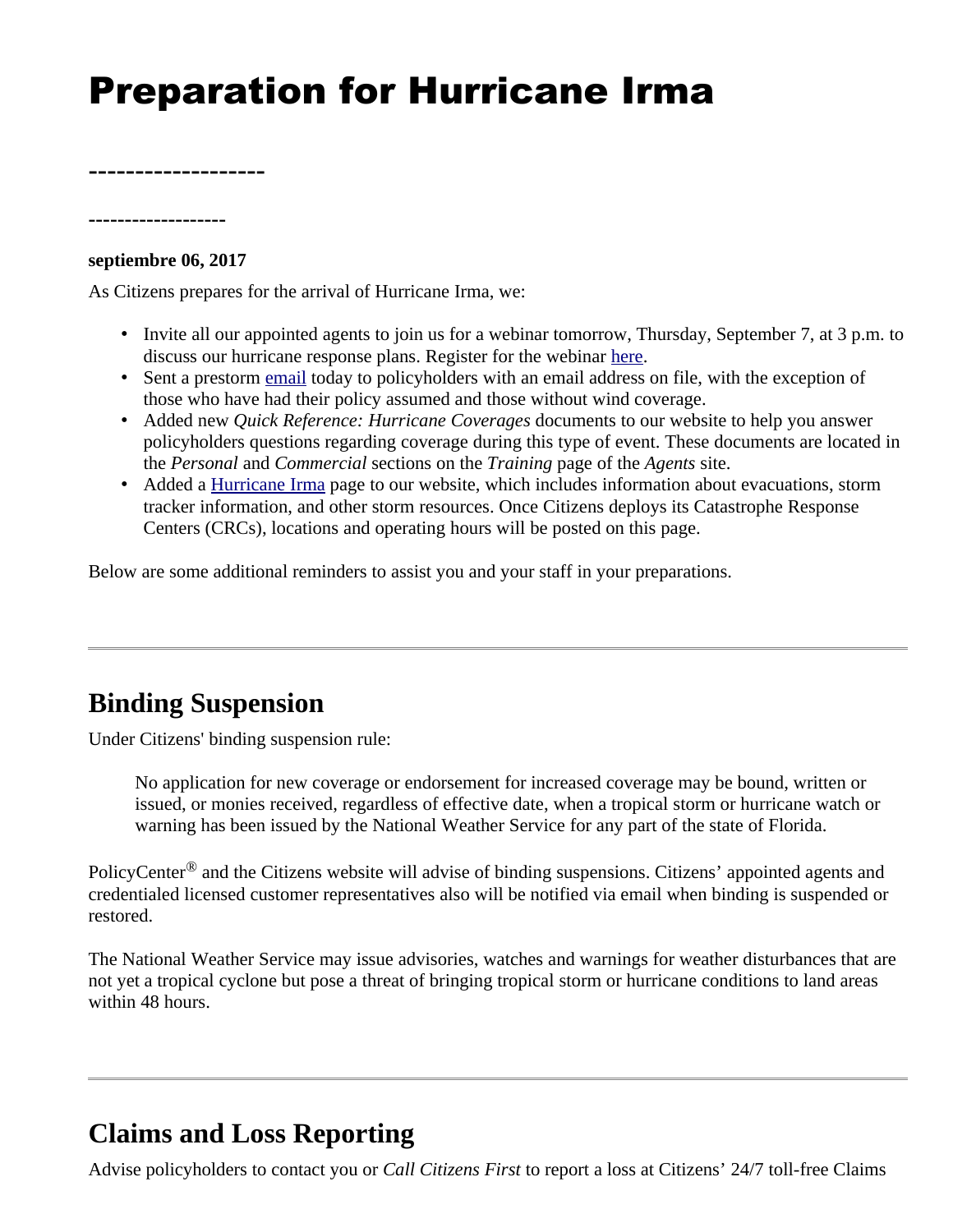Hotline: 866.411.2742. A claims representative will call the policyholder with the adjuster's contact information.

Agents can report a first notice of loss (FNOL) in PolicyCenter:

- 1. Locate the policy in PolicyCenter, and select **Actions** → **New FNOL**.
- 2. Complete the fields, and select **Finish**.
- 3. To retrieve the claim number and adjuster's name, wait a moment and then click **Claims** under *Tools* in the left sidebar.

Instruct policyholders to do the following after a storm:

- Call Citizens and report a loss immediately.
- Take photos and/or video of property damage.
- Take reasonable emergency measures to protect the property from further damage or prevent unwanted entry to the property.
- If reasonably possible, retain the damaged property for Citizens to inspect.
- Keep detailed receipts.
- Be cautious of unsolicited vendor service offers. With assignment of benefits (AOB) contracts, policyholders give up the right to manage their claim and ensure it is resolved in a timely manner and completely. Advise the policyholders to understand AOB contract provisions before signing one.
- Refer policyholders to the [Catastrophe Claims](https://www.citizensfla.com/web/public/catastrophe-claims) section on Citizens' website for more information and direction.

As reported in the [Changes to Policy Language that Impact Claim Payments and Coverage](https://www.citizensfla.com/-/20160427-changes-to-policy-language-that-impact-claim-payments-and-coverage), ensure your impacted HO-3, HO-6 and DP-3 policyholders are aware of two important policy provisions that require them to:

- Take reasonable emergency measures for the sole purpose of protecting the property from further damage when experiencing a loss.
- Give prompt loss notice to Citizens. Except for the policy provisions regarding reasonable emergency measures, there may be no coverage for permanent repairs that begin before one of the following occurs:
	- 72 hours after the loss is reported to Citizens
	- Loss is inspected by Citizens
	- Verbal or written approval is provided by Citizens

For details, refer to:

- At a Glance: Policy Language Changes that Impact Claim Payments and Coverage
- Emergency Repairs: flyer for affected policyholders (En español)

## **Catastrophe Response Center (CRC)**

If Florida is impacted by a storm, Citizens may set up one or more CRCs, as needed, to provide immediate response to policyholders. Agents will be notified once a site is determined. CRC staff will:

- Process FNOLs
- Make advance payments for additional living expenses, when warranted